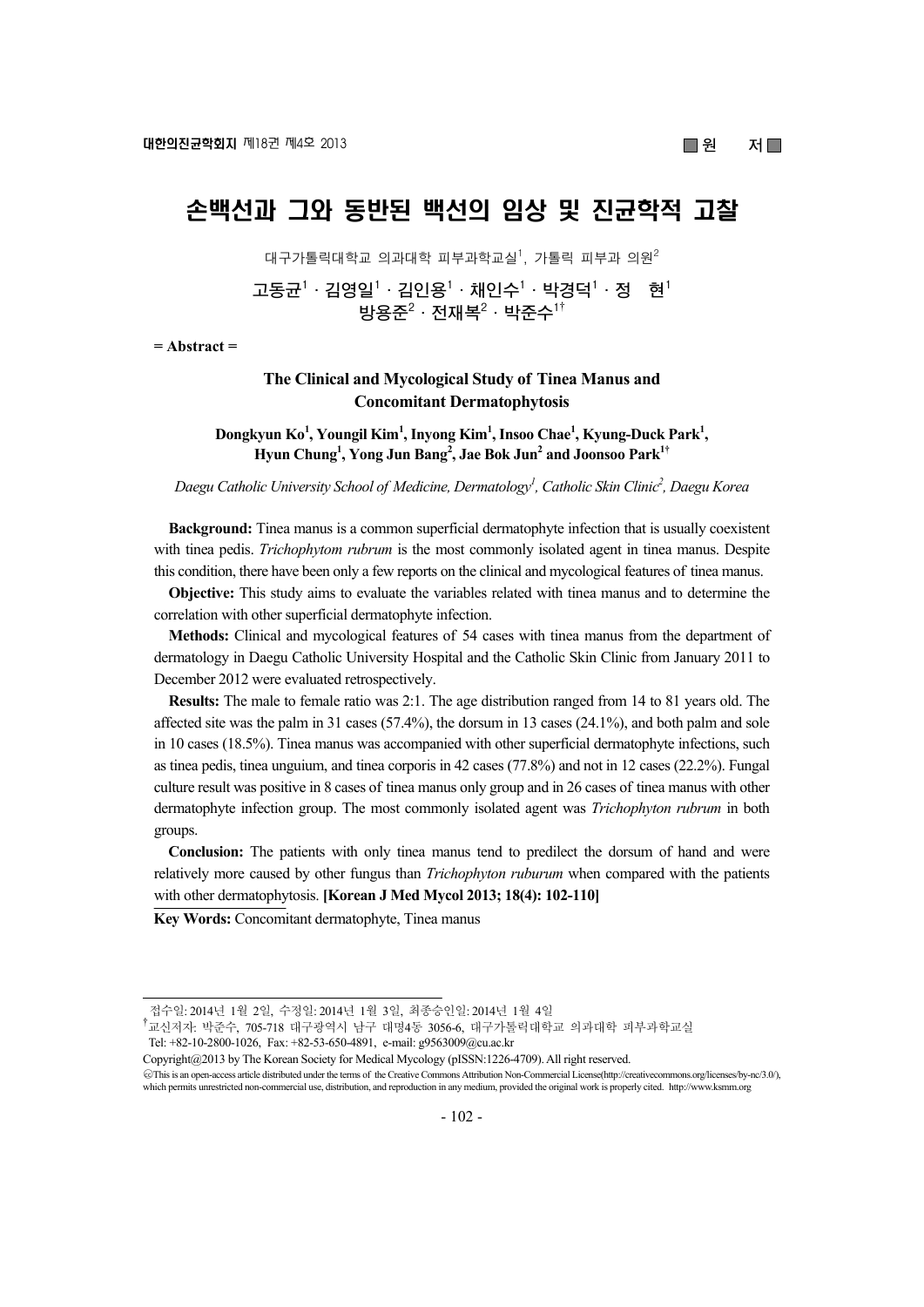# 서 론

손백선은 전체 백선의 약 5%를 차지하는 손 부위에 발생하는 피부사상균의 감염이다<sup>1</sup>. 국내 손백선의 주 원인균은 *Trichophyton(T.) rubrum*, *T. mentagrophyte*, *Mycosporum(M.) canis*로, 손백선의 76%가 *T. rubrum*에 의하여 발생하고 이러한 경 우 발백선과 병발하는 예가 많은 것으로 알려져 있다<sup>13</sup>. 손백선의 주된 감염원은 주로 발백선 병 변을 손으로 긁게 되어 발생하는 자가감염 때문 으로 추정하고 있다<sup>4</sup> . 하지만 *T. mentagrphyte*와 같은 동물 친화성 아형에 의한 손백선의 경우 비 전형적으로 농포성 반 등의 심한 염증성 병변이 동물에 노출되었던 부위에 국한되어 나타나기도 한다5-8.

이처럼 손백선은 그 감염원에 따라 임상양상 및 원인균에서 차이를 보일 것으로 생각되나, 손 백선에 대한 임상 및 진균학적 연구와 그에 동반 된 타 부위 백선에 대한 연구는 미흡하다. 본 연 구를 통해 손백선의 임상 및 진균학적 특징을 파 악하고 다른 부위의 백선과의 연관성을 밝혀, 손 백선에 대한 기초적인 연구 자료를 제공하고, 임 상에서의 손백선의 진단 및 치료에 도움을 주고 자 한다.

## 대상 및 방법

#### 1. 연구대상

2011년 1월부터 2012년 12월까지 2년 동안 대구가톨릭대학교병원 피부과와 가톨릭피부과 의원에 내원한 환자 중 임상적 소견과 KOH (postassium hydroxide) 검사로 손백선으로 진단된 54명의 환자를 대상으로 하였다.

2. 연구방법

임상적으로 손백선이 의심되는 환자에서 70% alcohol로 병변부위를 소독한 뒤 채취한 인설편을 10% KOH 용액으로 처리하여 균사 및 포자를

potato dextrose agar에 corn meal agar, peptone, tween 80을 첨가한 것을 기본으로 하여 chloramphenicol 500 mg/L과 cycloheximide 500 mg/L이 혼합된 배 지 (이하 PDACC)를 사용하여, 25℃에서 2주간 배양하면서 집락의 육안적 소견과 광학현미경 검 사 소견으로 균을 동정하였다. 또한 손 이외의 다른 신체부위에 백선병변이 있는지 확인하였으 며, 다른 신체부위에 백선이 의심되는 병변이 있 는 경우 손의 병변과 동일하게 인설편을 채취하 여 10% KOH 용액으로 처리하여 검경하였고, PDACC 배지에 25℃에서 2주간 배양하였다.

이러한 진균배양검사결과 및 의무기록에 기록 된 환자의 연령, 성별, 병변의 발생기간, 병변의 위치, 분포 및 임상형을 손백선 단독군과 타 백 선 동반군으로 나누어 통계적으로 분석하였다.

모든 자료는 통계 패키지 SPSS Win Ver. 13.0을 이용하여 분석하였으며, 통계적 유의성 분석을 위해 Fisher's exact test를 사용하였다. 모든 분석 에서 통계적 유의성 검정을 위해 설정된 유의수 준은 0.05이다.

### 결 과

#### 1. 임상적 관찰

1) 연령 및 성별 분포

연령별로는 50대에서 15예로 가장 많은 분포를 보였고, 다음으로 40대, 60대, 70대의 순이었다. 손백선 단독군에서는 70대에서 4명으로 가장 많 은 분포를 보였고, 타 백선 동반군에서는 50대에 서 가장 많은 분포를 보였다 (Table 1).

남녀의 발생빈도는 남성에서 36예, 여성이 18 예로 남성에서 더 높았다. 타 백선의 동반군에서 도 남성이 33예, 여성이 9예로 남성에서 더 많은 발생을 보였으나 손백선 단독군에서는 여성이 9예, 남성이 3예로 여성에서 더 많은 발생을 보 였으며, 이는 통계적으로 유의한 차이를 나타내 었다 (*p*-value<0.05) (Table 2).

2) 이환기간별 분포

손백선의 이환기간이 6개월 이내인 경우가 34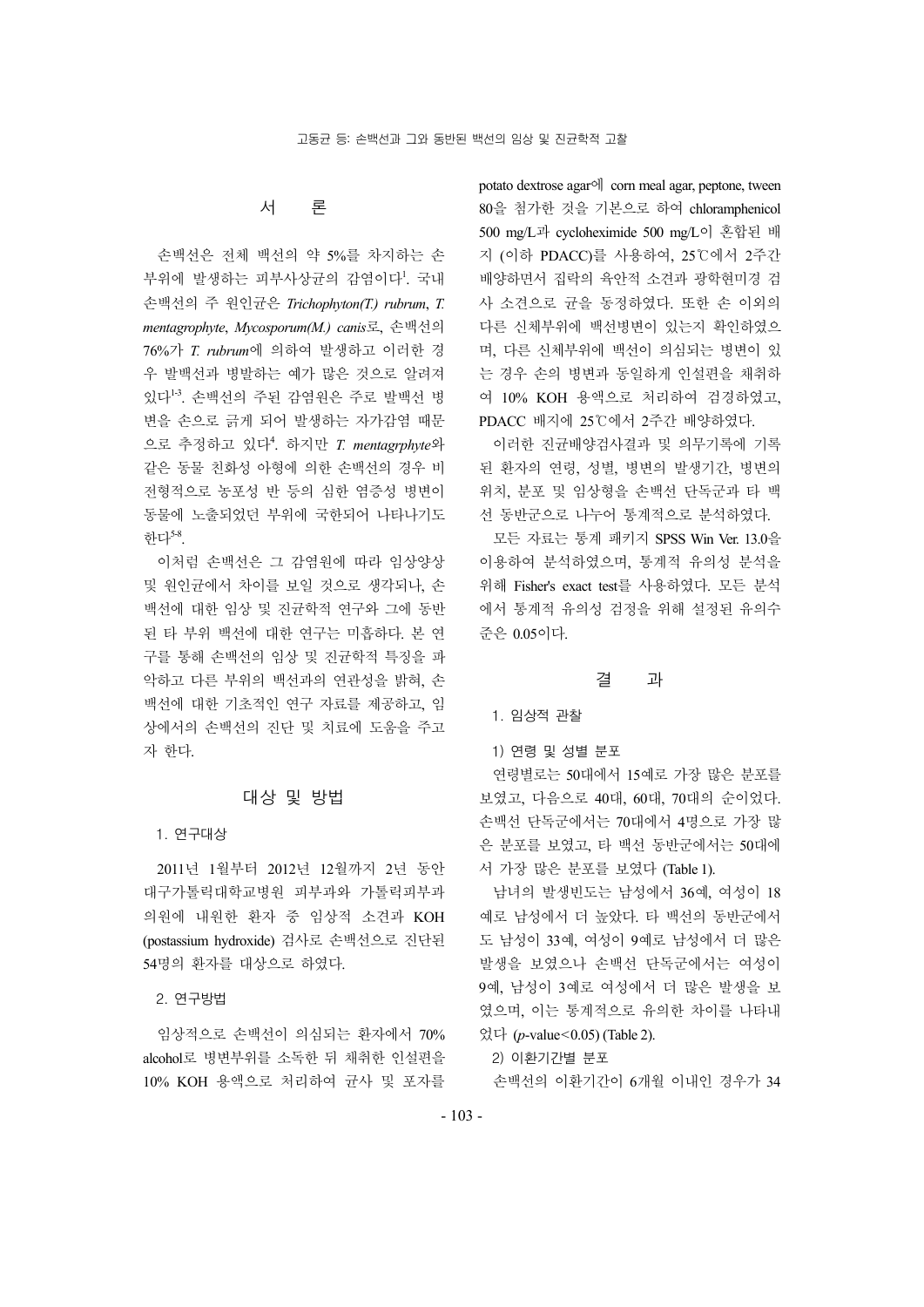| ັ           |                         |                                                     |               |
|-------------|-------------------------|-----------------------------------------------------|---------------|
| Age (years) | Tinea manus only $(\%)$ | Tinea manus with concomitant dermatophytosis $(\%)$ | Total $(\% )$ |
| $0 - 19$    | 1(8.3)                  | 0(0)                                                | 1(1.9)        |
| $20 - 29$   | 0(0)                    | 3(7.1)                                              | 3(5.6)        |
| $30 - 39$   | 1(8.3)                  | 3(7.1)                                              | 4(7.4)        |
| $40 - 49$   | 2(16.7)                 | 9(21.4)                                             | 11(20.4)      |
| $50 - 59$   | 2(16.7)                 | 13(31.0)                                            | 15(27.8)      |
| $60 - 69$   | 2(16.7)                 | 8(19.0)                                             | 10(18.5)      |
| $70 - 79$   | 4(33.3)                 | 4(9.5)                                              | 8(14.8)       |
| $\geq 80$   | 0(0)                    | 2(4.8)                                              | 2(3.7)        |
| Total       | 12(100)                 | 42(100)                                             | 54 (100)      |

**Table 1.** Comparison of tinea manus only group and tinea manus with concomitant dermatophytosis group by distribution of age

**Table 2.** Comparison of tinea manus only group and tinea manus with concomitant dermatophytosis group by distribution of sex<sup>\*</sup>

| <b>Sex</b>              | Tinea manus only $(\% )$ | Tinea manus with concomitant dermatophytosis $(\%)$ | Total $(\%)$ |
|-------------------------|--------------------------|-----------------------------------------------------|--------------|
| Male                    | 3(25.0)                  | 33 (78.6)                                           | 36(66.7)     |
| Female                  | 9(75.0)                  | 9(21.4)                                             | 18(33.3)     |
| Total                   | 12 (100)                 | 42(100)                                             | 54 (100)     |
| and the contract of the |                          |                                                     |              |

\* *p*-value=0.0001

**Table 3.** Comparison of tinea manus only group and tinea manus with concomitant dermatophytosis group by duration of tinea manus

| Duration (months) | Tinea manus only $(\%)$ | Tinea manus with concomitant dermatophytosis $(\%)$ | Total $(\%)$ |
|-------------------|-------------------------|-----------------------------------------------------|--------------|
| $\leq 6$          | 8(66.7)                 | 20(61.9)                                            | 34(63.0)     |
| $7 - 12$          | 2(16.7)                 | 6(14.3)                                             | 8(14.8)      |
| $13 - 24$         | 0(0)                    | 5(11.9)                                             | 5(9.3)       |
| $25 - 36$         | 0(0)                    | 2(4.8)                                              | 2(3.7)       |
| >37               | 2(16.7)                 | 3(7.1)                                              | 5(9.3)       |
| Total             | 12(100)                 | 42 (100)                                            | 54 (100)     |

예로 가장 많았고, 그 다음으로 7~12개월, 13~ 24개월 순이었다. 이는 손백선 단독군과 타 백선 동반군에서도 유사한 분포를 보였다 (Table 3). 3) 이환부위별 분포

전체 54예 중 병변이 왼손에만 발생한 경우가

23예로 가장 많았고, 오른손에만 발생한 경우가 21예, 양손에 발생한 경우가 10예로 나타났다. 타 백선 동반군에서도 왼손에 20예, 오른손에서 14 예로 왼손에 호발하였다. 하지만 손백선 단독군 에서는 오른손에서 7예, 왼손에 3예로 오른손에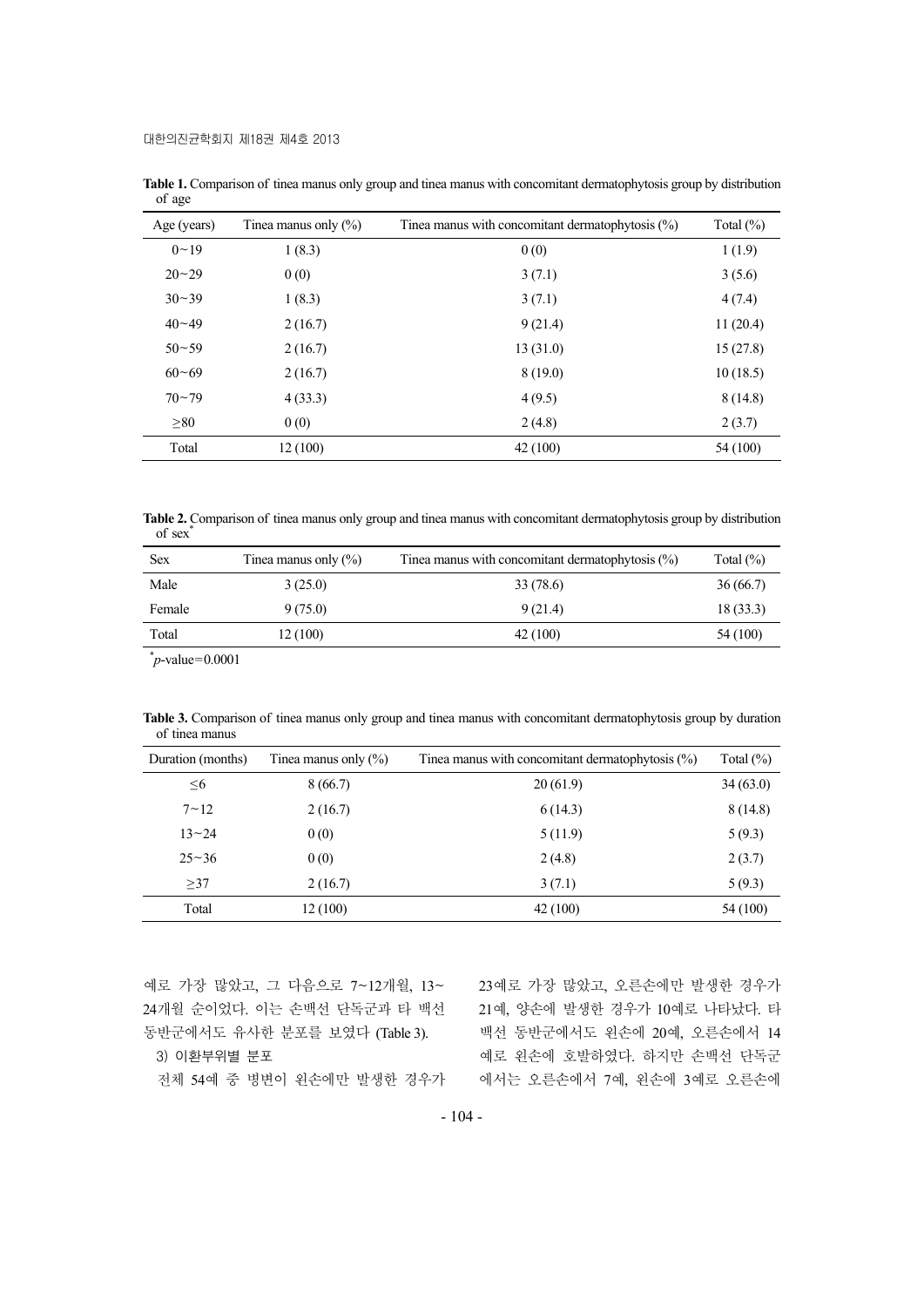| Involved side | Tinea manus only $(\% )$ | Tinea manus with concomitant dermatophytosis $(\%)$ | Total $(\%)$ |
|---------------|--------------------------|-----------------------------------------------------|--------------|
| Left          | 3(25)                    | 20(47.6)                                            | 23(42.6)     |
| Right         | 7(58.3)                  | 14(33.3)                                            | 21 (38.9)    |
| Both          | 2(16.7)                  | 8(19.0)                                             | 10(18.5)     |
| Total         | 12 (100)                 | 42(100)                                             | 54 (100)     |

**Table 4.** Comparison of tinea manus only group and tinea manus with concomitant dermatophytosis group by distribution of involved side

 $p$ -value=0.109

**Table 5.** Comparison of tinea manus only group and tinea manus with concomitant dermatophytosis group by distribution of involved site\*

| Involved site | Tinea manus only $(\% )$ | Tinea manus with concomitant dermatophytosis $(\%)$ | Total $(\% )$ |
|---------------|--------------------------|-----------------------------------------------------|---------------|
| Palm          | 3(25)                    | 28 (66.7)                                           | 31(57.4)      |
| Dorsum        | 6(50)                    | 7(16.7)                                             | 13(24.1)      |
| <b>Both</b>   | 3(25)                    | 7(16.7)                                             | 10(18.5)      |
| Total         | 12 (100)                 | 42 (100)                                            | 54 (100)      |

 $p$ -value=0.006

**Table 6.** Comparison of tinea manus only group and tinea manus with concomitant dermatophytosis group by distribution of clinical types<sup>\*</sup>

| Clinical type   | Tinea manus only | Tinea manus with concomitant dermatophytosis | Total |
|-----------------|------------------|----------------------------------------------|-------|
| Hyperkeratotic  |                  | 18                                           |       |
| Interdigital    |                  |                                              |       |
| Vesico-bullous  |                  |                                              |       |
| $N/A^{\dagger}$ |                  |                                              | 25    |

Some cases were with more than 2 types of manifestation. (hyperkeratotic and interdigital type: 5 cases, hyperkeratotic and vesico-bullous type: 4 cases)

† Data are not available

더 많은 분포를 보였다. 그러나 두 군간의 오른 손과 왼손의 분포차이는 통계적으로 유의한 차 이를 보이지 않았다 (*p*-value>0.05) (Table 4).

병변의 분포는 손바닥에 발생한 경우가 31예로 가장 많았고 손등에 발생한 경우는 13예, 손바닥 과 손등 양쪽에 발생한 경우는 10예로 나타났다. 타 백선 동반군에서도 이와 유사하게 손바닥에 28예가 발생하여 가장 많은 분포를 보였으나 손 백선 단독군에서는 이와 반대로 손등에 6예로 가

장 많이 발생하였고 손바닥에는 3예만이 발생하 였다. 이러한 두 군간의 손등과 손바닥의 병변 분포의 차이는 통계적으로 유의한 차이를 보였다 (*p*-value<0.05) (Table 5).

4) 임상형태별 분포

전체 54예 중 과각화형의 임상형을 보이는 경 우가 16예로 가장 많이 관찰되었고, 다음으로 수 포형이 8예, 지간형이 5예의 분포를 보였다. 타 백선 동반군에서도 과각화형이 12예로 가장 많이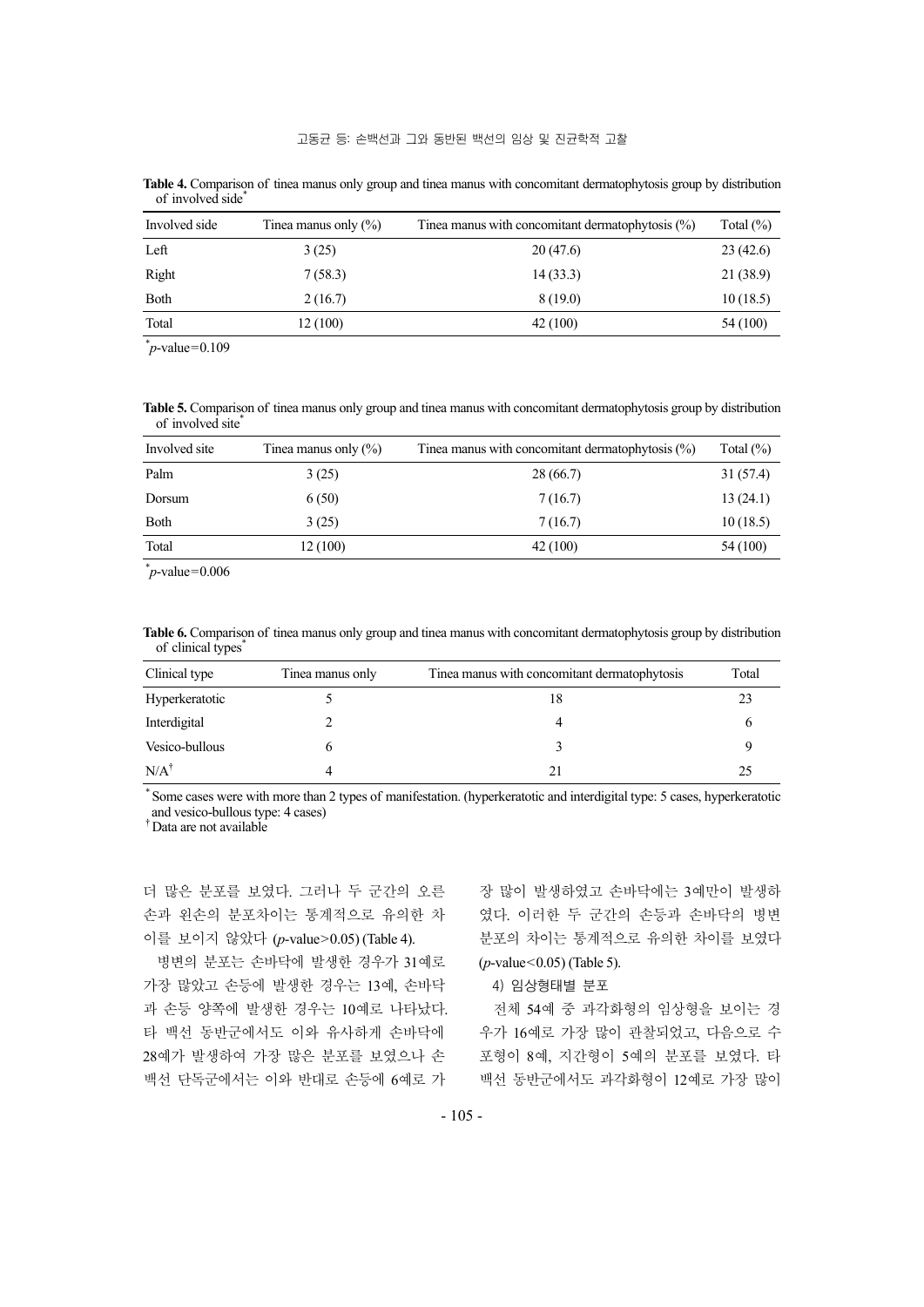발생하였으나, 손백선 단독군에서는 수포형의 경 우가 5예로 가장 많이 나타났다 (Table 6).

5) 동반된 백선별 분포

전체 대상환자 54명 중 손백선 단독군은 12명 (22.2%), 타 백선 동반군은 42명 (77.8%)이었는데 이들 타 백선 동반군은 1~3개의 병변이 동반되 어 나타났다. 타 백선이 동반된 42예 중 손백 선에 발백선과 손발톱백선이 동반된 예는 28예 (66.7%)로 가장 많았고, 손백선에 발백선만 함께 발병한 예는 9예 (21.4%), 손발톱백선만 동반된 예가 2예 (4.8%) 그리고 몸백선만 동반된 예가 2예 (4.8%) 관찰되었다. 또한 손백선, 발백선, 손발톱백선 및 몸백선이 모두 동반된 예도 1예 (2.4%) 관찰되었다 (Table 7).

**Table 7.** Type of concomitant dermatophyosis in tinea manus with concomitant dermatophytosis group

| Types of dermatophytosis                   | Tinea manus with<br>concomitant<br>dermatophytosis $(\% )$ |
|--------------------------------------------|------------------------------------------------------------|
| $T.$ pedis $+T.$ unguium                   | 28 (66.7)                                                  |
| T. pedis only                              | 9(21.4)                                                    |
| T. unguium only                            | 2(4.8)                                                     |
| T. corporis only                           | 2(4.8)                                                     |
| T. pedis $+$ T. unguium $+$<br>T. corporis | 1(2.4)                                                     |
| Total                                      | 42 (100)                                                   |

2. 진균학적 관찰

1) 배양성적

총 54예 중 36예에서 배양되어 66.7%의 배양 률을 보였으며, 손백선 단독군에서는 총 12예 중 8예에서 배양되어 66.7%의 배양률을 보였고, 타 백선 동반군에서는 총 42예 중 28예에서 배양되 어 66.7%의 배양률을 보였다.

2) 원인균

배양된 균주는 4균종 36주로서 균종별로는 *T. rubrum* 30주로 가장 많이 배양되었고, 다음으로 *T. mentagrophyte* 3주, *M. gypseum* 1주의 순서를 보 였다. 손백선 단독군에서는 3균종 8주가 배양되 었고 균종별로는 *T. rubrum* 5주, *T. mentagrophyte* 2주, *M. gypseum* 1주가 배양되었다. 타 백선 동반 군에서는 3균종 28주가 배양되었고, 균종별로는 *T. rubrum* 25주*, T. mentagrophyte* 1주의 분포를 보 였다 (Table 8).

3) 동반된 백선의 균학적 관찰

손백선 외 동반된 다른 백선에서는 전체 42예 중 29주가 배양되었고, 배양된 29주는 모두 *T. rubrum*이 동정되었다 (Table 9).

## 고 찰

손백선은 백선에 감염된 사람, 동물 혹은 토양 의 직접적인 접촉과 자가감염에 의하여 발생하는

| Table 8. Comparison of tinea manus only group and tinea manus with concomitant dermatophytosis group by distribution |  |  |  |  |
|----------------------------------------------------------------------------------------------------------------------|--|--|--|--|
| of isolated species                                                                                                  |  |  |  |  |

| Isolated species | Tinea manus with concomitant dermatophytosis $(\%)$<br>Tinea manus only $(\%)$ |          | Total $(\%)$ |  |  |
|------------------|--------------------------------------------------------------------------------|----------|--------------|--|--|
| T. rubrum        | 5(41.7)                                                                        | 25(59.5) | 30(55.6)     |  |  |
| T. mentagrophyte | 2(16.7)                                                                        | 1(2.4)   | 3(5.6)       |  |  |
| M. gypseum       | 1(8.3)                                                                         | 0(0)     | 1(1.9)       |  |  |
| Contamination    | 2(16.7)                                                                        | 4(9.5)   | 8(14.8)      |  |  |
| Negative         | 2(16.7)                                                                        | 10(23.8) | 5(22.2)      |  |  |
| Total            | 12(100)                                                                        | 42 (100) | 54 (100)     |  |  |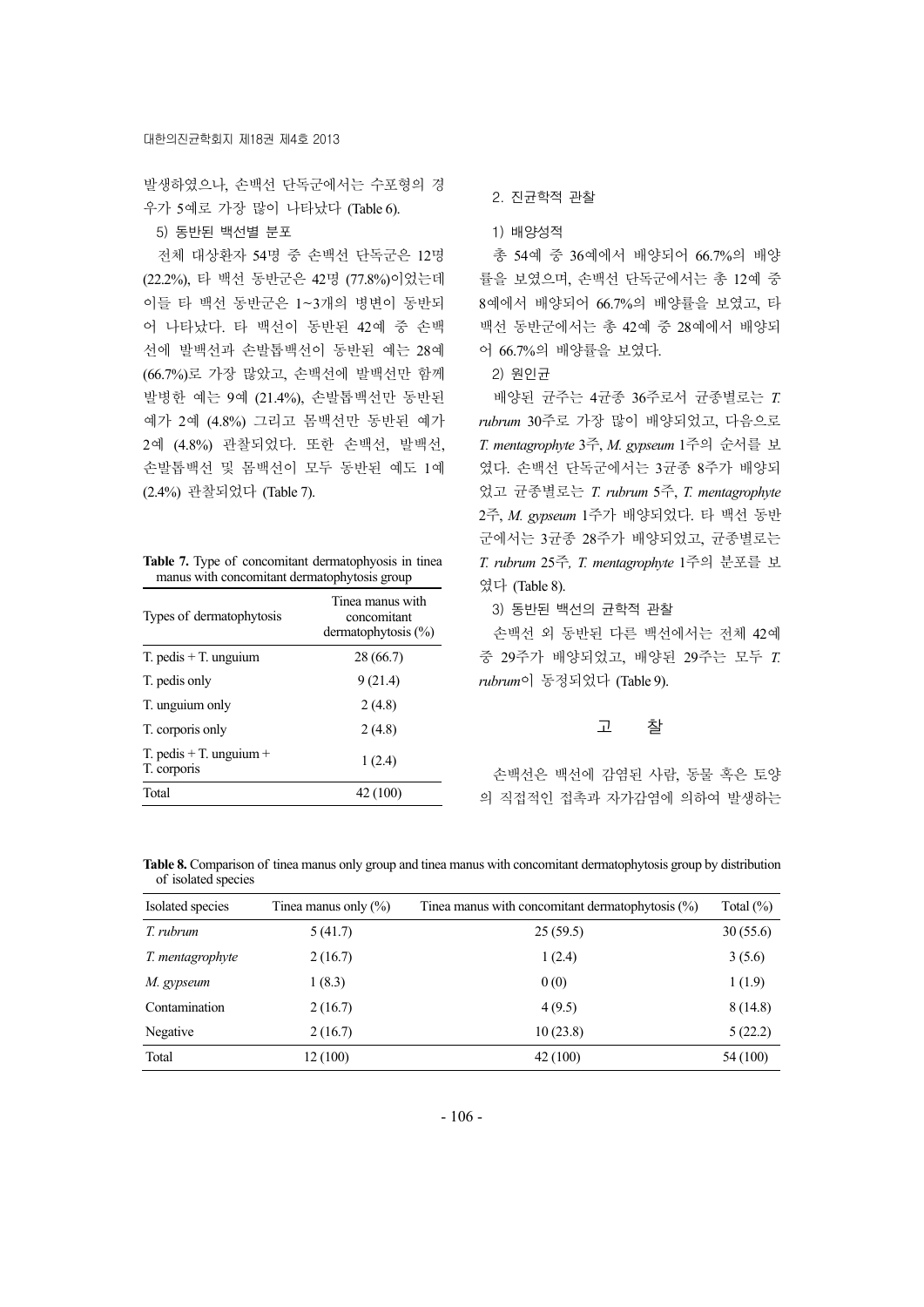|                  | Groups                       |                  |                    |                     |                                             |                 |
|------------------|------------------------------|------------------|--------------------|---------------------|---------------------------------------------|-----------------|
| Isolated species | $T.$ pedis $+$<br>T. unguium | T. pedis<br>only | T. unguium<br>only | T. corporis<br>only | $T.$ pedis $+T.$ unguium<br>$+T$ . corporis | Total<br>$(\%)$ |
| T. rubrum        | 23                           | 4                | 0                  |                     |                                             | 29(69.0)        |
| Negative         |                              |                  |                    |                     |                                             | 12(28.6)        |
| Contamination    |                              | 0                | 0                  | 0                   |                                             | 1(2.4)          |
| Total            | 27                           |                  |                    |                     |                                             | 42 (100)        |

**Table 9.** Distribution of isolated species from comcomitant dermatophytosis lesions

것으로 알려져 있다<sup>3</sup>. 손백선은 흔히 발백선과 병발하는 예가 많은데, 하나의 손과 양쪽의 발 혹은 발톱에 백선병변이 동반되어 있는 경우를 'two feet-one hand' 증후군으로 부르기도 한다<sup>14</sup>. 발백선과 동반되어 나타나는 경우 그 원인 균주 는 *T. rubrum*인 경우가 흔하고, 기존의 발 혹은 발톱의 백선병변을 손으로 긁어 자가감염되는 경 우를 주된 감염원으로 추정하고 있다<sup>24</sup>. 이 외, 백선에 감염된 동물에 직접적인 접촉에 의해 발 생한 예의 경우, 비전형적으로 손가락 등 동물에 노출된 부위에 농포성 반 등의 심한 염증성 병변 으로 나타나기도 한다5-8.

임상적으로 손백선은 손바닥 및 지간부에 인설 성 반형태로 나타나지만 손등에 발생한 경우 몸 백선과 유사하게 윤상형 인설성 홍반형태를 보 이는 경우가 흔하다<sup>2</sup>. 따라서 손바닥 및 지간부 이외의 손등과 같은 부위에 발생한 경우 몸백선 으로 간주하기도 한다<sup>3</sup>. 이처럼 손백선의 발병부 위 및 임상양상 그리고 다른 부위의 백선의 동반 여부는 피부사상균의 종류와 감염경로에 따라 차 이를 보일 것으로 생각된다.

본 연구에서 남녀 성비는 2:1로 남성에서 호발 하였고, 타 백선 동반군에서의 남녀 성비도 3.7:1 로 남성에서 더 많은 분포를 보였다. 하지만 손 백선 단독군의 남녀 성비는 1:3으로 여성에서 호 발하는 양상을 보였다. 이전 문헌상, Kim 등<sup>9</sup>의 연구에서 남녀 성비는 1.4:1로 남성에서 다소 호 발하였고, Moon 등<sup>10</sup>의 연구의 남녀 성비는 1:1 로 남녀가 비슷한 비율로 분포하였다. 국내 소아 에서 발 및 손백선에 관한 연구에서 손백선의 성 비는 1.3:1로 남성에서 더 많은 분포를 보였다". 기존의 문헌과 유사하게 본 연구에서도 남성에서 호발하였다. 하지만 본 연구에서 남녀 성비 차이 가 기존의 문헌들 보다 크게 나타나는 것은 증례 의 수가 기존 연구에 비하여 적기 때문에 선택편 견이 작용했을 것으로 생각된다. 그리고 타 백선 동반군과 손백선 단독군간의 성비가 서로 다른 양상으로 나타난 것은 감염원과 감염경로의 차이 에 기인하였을 것으로 생각된다. 일반적으로 전 체 백선이 남성에서 호발하기 때문에, 기존 백선 으로부터의 자가감염이 주된 감염경로로 추정되 는 타 백선 동반군에서 남성에 더 많은 분포를 보인 것으로 생각된다. 뿐만 아니라, 여성에서 전 체 백선의 유병률이 남성에 비해 낮아 자가감염 으로 인한 손백선의 비율이 더 적게 나타나 이와 같은 결과를 보인 것으로 생각된다.

연령별로는 50대에서 가장 많은 분포를 보였고, 40대에서 70대까지 고른 분포를 보였다. 전체 백 선 분포에 관한 기존의 보고에서는 30대에서 가 장 많은 분포를 보였고, 20대에서 50대까지 고른 분포를 보였다<sup>9</sup>.

이환부위별 분포는 오른손에서 38.9%, 왼손에 서 42.6%, 양손에서 18.5%의 분포를 보였다. 전 체 오른손과 왼손의 비는 1:1.1로 비슷한 분포를 보였으나, 손백선 단독군에서의 오른손과 왼손의 비는 2.3:1 로 오른손에 더 많은 분포를 보였고, 타 백선 동반군에서의 오른손과 왼손의 비는 1:1.4로 왼손에서 호발하였다. 하지만 이는 통계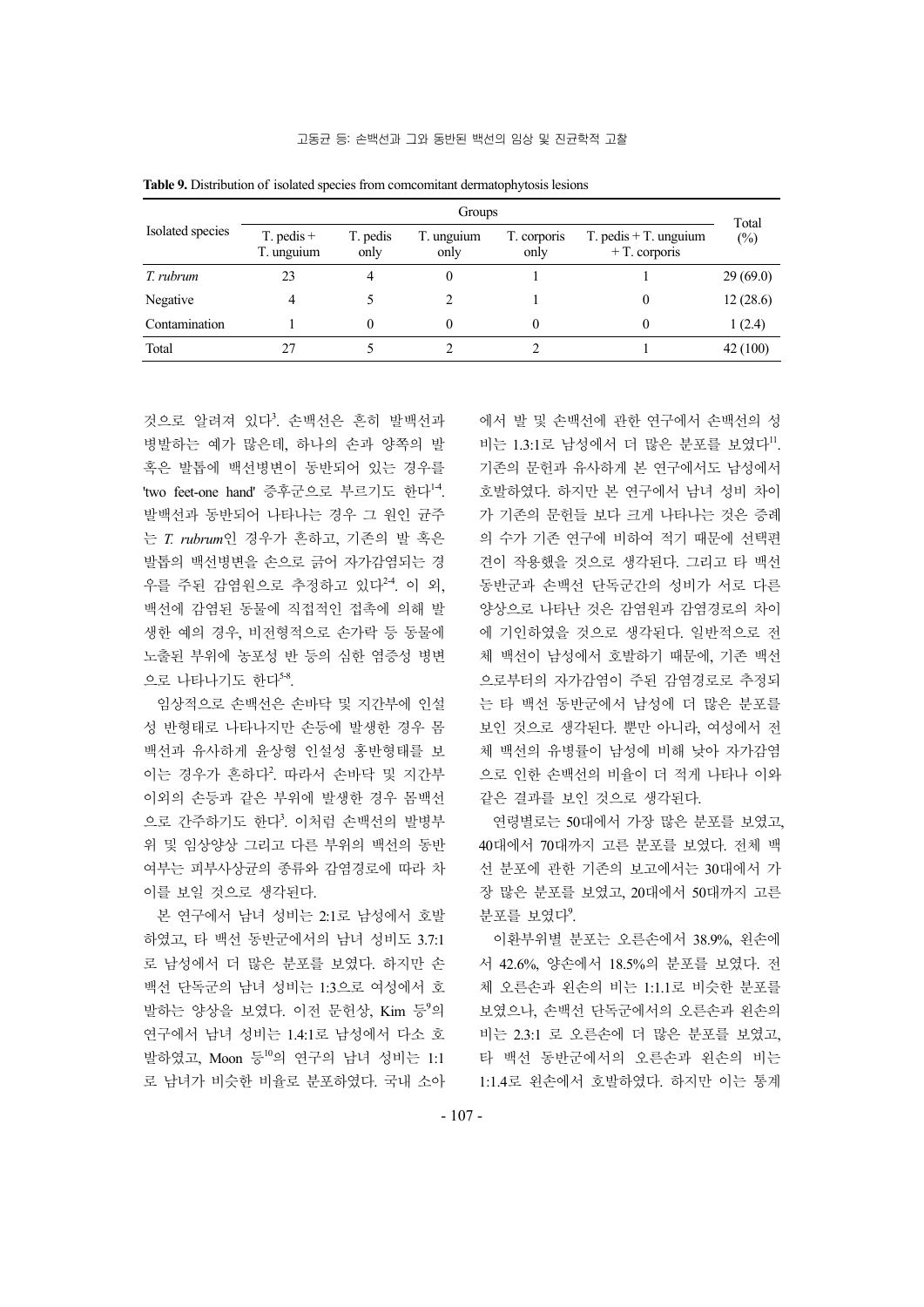적으로 유의한 차이가 없었다. 'Two feet-one hand' 증후군에 관한 연구에서 오른손에서 53.2%, 왼손 에서 40.3%, 양손에서 5%의 분포를 보였고, 발을 긁는데 주로 사용하는 손과 두 손 중 백선이 발 생한 손과의 관계가 통계적으로 유의하게 관련이 있는 것으로 나타났다. 하지만, 주로 쓰는 손의 좌우와 백선이 발생한 손과는 통계적으로 연관이 없는 것으로 나타났다<sup>12</sup>. 본 연구에서는 주로 사 용하는 손과, 발을 긁을 때 주로 사용하는 손에 대한 의무기록의 부재로 인하여 위 연구와 같은 분석을 시행하지는 못하였다. 하지만 오른손과 왼손의 분포가 거의 동등한 점으로 미루어보아 기존 문헌과 유사하게 주로 쓰는 손과 백선이 발 생한 손과는 연관이 없을 것으로 생각된다.

손바닥과 손등의 비는 2.4:1로 손바닥에서 더 많은 분포를 보였고, 타 백선 동반군에서의 손바 닥과 손등의 비는 4:1로 손바닥에서 호발하였다. 하지만 손백선 단독군에서의 손바닥과 손등의 비 는 1:2으로 손등에 더 많은 분포를 보였는데 두 군간의 이러한 차이는 통계적으로 유의하였다. 이러한 차이는 손백선의 주된 감염원의 차이 때 문에 나타나는 것으로 생각되는데, 대부분의 손 백선은 발백선 등 다른 백선병변을 긁어서 자가 감염이 발생하여 발병되는 것으로 알려져 있다. 따라서 발 및 발톱을 긁어서 발병하는 경우 손톱 으로 병변을 긁어 손발톱끝아래허물에 피부사상 균에 감염된 인설이 끼거나, 손바닥과 병변이 접 촉하게 되어 손등보다 손바닥에 피부사상균에 노 출이 더 용이하였기 때문으로 추정된다. 손백선 은 자가감염을 통하여 발생하는 경우뿐만 아니라, 피부사상균에 감염된 토양, 인체, 동물과의 직접 접촉으로 인하여 발생한다<sup>3</sup>. 이전의 문헌상 고슴 도치와 같은 애완동물과의 직접접촉을 통하여 감 염원과 접촉한 손 부위에만 백선이 발생한 보고 가 있다5-8. 따라서 손백선 단독군에서 이와 같은 결과를 보인 것은 타 백선 단독군보다 자가감염 에 의한 감염의 비율이 적고, 감염원의 직접접촉 을 통한 감염의 비율이 더 높기 때문으로 생각 한다.

임상형은 과각화형이 가장 높은 분포를 보였으 나, 손백선 단독군의 경우 수포형이 가장 많이 나타났다. 일반적으로 손백선은 주로 인설반 형 태를 보이는 것으로 알려져 있다<sup>2</sup>. 하지만 비전형 적으로 농포성 반 등의 심한 염증성 병변을 동 반하기도 하고, 이러한 경우 동물친화성 진균에 의한 감염을 의심할 수 있다<sup>8</sup> . 과거 문헌에서 *T. mentagrophyte* var. *erinacei*에 의해 발생한 손백선 의 예에서 농포성 병변을 보였고, *T. verrucosum* 에 의한 손백선에서는 수포형 병변을 보고한 바 있다5-8,13. 따라서 이러한 차이가 두 군간의 원인 균주 및 감염경로의 차이 때문일 것으로 생각된 다. 하지만 임상형이 누락된 예가 절반 이상으로 많아 전제를 대표하기 어려웠고 통계적으로도 유 의한 차이를 보이지 않았다.

수부백선의 원인 균종에 관한 기존 문헌에 따 르면 *T. rubrum*이 76.0%, *T. mentagrophyte* 7.0%, *M. canis* 3.0%로 *T. rubrum*이 가장 높은 비율을 보였 고 그 다음으로 *T. mentagrophyte*의 비율이 높았 다1,10. 소아 수부백선에 대한 이전 문헌에서도 *T. rubrum*이 77.8%, *T. mentagrophyte* 18.2%, *M. canis* 와 *Epidermophyton (E.) floccosum*이 3.0% 분포를 보였다11. 본 연구결과 배양된 균주 중 *T. rubrum* 이 83.3%, *T. mentagrophyte*가 8.3%, *M. gypseum*이 1.9%의 분포를 보여 기존 문헌과 유사한 분포를 보였다.

손백선에 동반된 다른 부위의 백선은 발백선 과 손발톱백선이 함께 발생한 예가 28예 (66.7%) 관찰되었고, 발백선만 동반된 예가 9예 (21.4%), 손발톱백선만 동반된 예가 2예 (4.8%), 몸백선만 동반된 예가 2예 (4.8%), 그리고 손백선에 발백선, 손발톱백선, 몸백선이 동반된 예가 1예 (2.4%)의 분포를 보였다. 기존의 문헌에서 손백선의 82.4% 가 발백선과 동반이 되었고, 11.5%가 손발톱백선 3.3%에서 몸백선 2.7%에서 샅백선과 동반되었 다10. 본 연구에서도 손백선이 주로 기존의 발백 선과 발톱에 발생한 손발톱백선과 동반되는 것으 로 알려져 있는 바와 유사한 결과를 보였다. 동 반된 다른 부위의 백선병변에서 시행한 진균배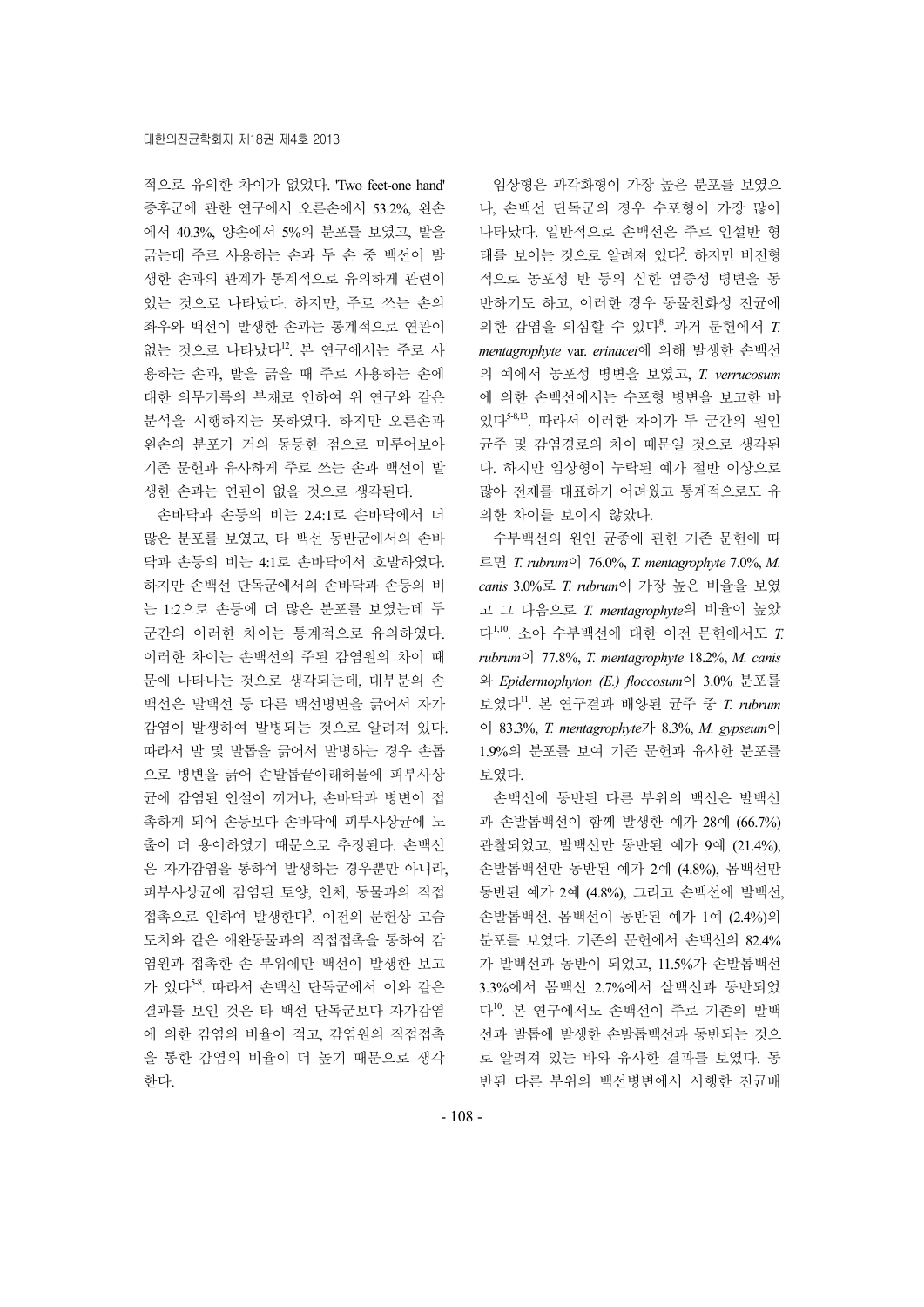양검사상 배양된 모든 예에서 *T. rubrum*이 배양 되었다.

본 연구에서 손백선 단독군은 배양된 균종 중 에서 *T. rubrum*이 62.5% (8예 중 5예)를 차지했고, 타 백선 동반군에서는 *T. rubrum*이 89.3% (28예 중 25예)의 분포를 보여 두 군간의 *T. rubrum*과 그 이외의 균 배양비율이 통계적으로 유의한 차 이를 보였다 (*p*-value=0.037). 이러한 두 군간의 배양균 차이와 타 백선 동반군과 다른 부위의 백 선병변에서 배양된 균종의 유사성을 고려할 때 이 결과는 기존의 'two feet-one hand' 증후군이 환 자가 기존에 가지고 있던 발 및 발톱의 백선병변 을 손을 긁게 됨으로써 발생한다는 가설에 합당 한 소견으로 생각된다. 이전의 Zhan 등 $^{12}$ 과 Park 등<sup>14</sup>의 연구에서와 같이 원인균의 분자 생물학적 인 분석을 통해 손에서 배양된 균과 동반된 발의 병변에서 배양된 균의 일치도를 확인하는 연구가 이 가설을 확인하는데 필요할 것으로 생각된다.

본 연구에서 손백선 단독군과 타 백선 동반군 은 서로 다른 분포부위와 배양결과를 보였다. 이 는 손백선 단독으로 감염되는 경우 그 감염경로 가 다른 백선과 동반되는 경우와 다르기 때문으 로 추정된다. 이전의 문헌에서 애완동물로 사육 되는 고슴도치와의 직접접촉을 통한 *T. mentagrophyte* var. *erinacei*에 의한 손백선이 보고된 바 있다5-8. 이처럼 백선에 감염된 동물, 토양 등의 직접적인 노출에 의한 감염경로가 중요한 부분을 차지할 것으로 생각된다. 이는 본 연구에서 동반 된 병변에서 주로 배양된 *T. rubrum* 균주의 배양 률이 상대적으로 낮고, 손백선 단독군에서 *T. mentagrophyte* 등 *T. rubrum* 이외의 균주의 배양 률이 높은 점에서 추정할 수 있다. 뿐만 아니라 발을 긁을 때 주로 접촉하게 되는 손바닥면 보 다 손등에의 발생비율이 높다는 점에서도 추정할 수 있다.

## 결 론

본 연구결과를 통해, 손백선은 주로 기존의 동

반된 백선병변에서의 자가감염을 통하여 발생하 는 경우가 흔하지만, 손백선이 단독으로 발생하 였을 경우 이와는 다른 감염경로와 임상양상을 보이는 것을 확인할 수 있었다. 이를 통하여, 향 후 임상에서 손백선으로 환자가 내원하는 경우 동반된 백선 유무를 잘 확인하고 동반된 백선에 대한 치료를 고려하여야 할 것이다. 뿐만 아니라 백선이 손에만 국한되어 이환된 경우, 동물과의 접촉 혹은 직업력 등에 대한 면밀한 병력청취를 통해 감염원을 추정하여 재감염을 예방하는 등의 노력이 필요할 것으로 생각된다.

## **REFERENCES**

- 1. Jang SJ, Ahn KJ Superficial dermatomycosis and the causative agent in Korea. Kor J Med Mycol 2004; 9:91-99
- 2. KDA textbook editing board: Dermatology. 5th ed, Ryo Moon Gak, Seoul, 2008, pp 355
- 3. Schieke SM, Garg A. Superficial fungal infection, In Goldsmith LA, Katz SI, Gilchrest BA, Paller AS, Leffell DJ, Wolff K: Fitzpatrick's dermatology in general medicine. 8th ed, McGraw-Hill, New York, 2008, pp 2290-2291
- 4. Daniel CR III, Gupta AK, Daniel MP, Daniel CM. Two feet-one hand syndrome: a retrospective multicenter survey. Int J Dermatol 1997;36:658-660
- 5. Mochizuki T, Takeda K, Nakagawa M, Kawasaki M, Tanabe H, Ishizaki H. The first isolation in Japan of *Trichophyton mentagrophytes* var. *erinacei* causing tinea manuum. Int J Dermatol 2005;44:765-768
- 6. Rhee DY, Kim MS, Chang SE, Lee MW, Choi JH, Moon KC, et al. A case of tinea manuum caused by *Trichophyton mentagrophytes* var. *erinacei*: the first isolation in Korea. Mycose;52:287-290
- 7. Lim JH, Kim HS, Kim HO, Cho BK, Kim SI, Choi JS, et al. Tinea manus caused by *Trichophyton mentagrophytes* var. *erinacei* transferred from a hedgehog. Korean J Dermatol 2009;47:504-507
- 8. Hwang YJ, Lee YN, Jung W, Kim JY, Lee YW, Choe